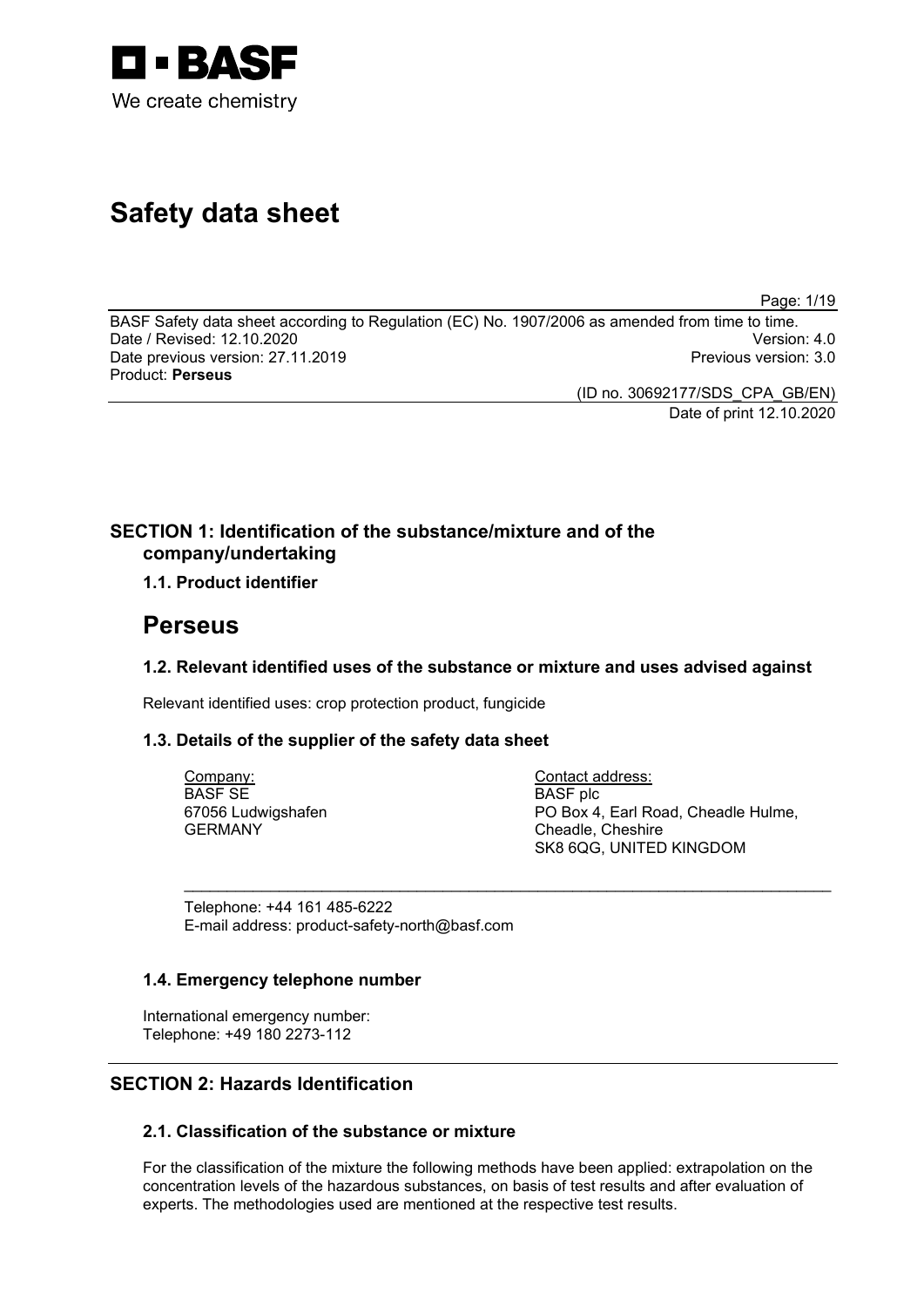BASF Safety data sheet according to Regulation (EC) No. 1907/2006 as amended from time to time. Date / Revised: 12.10.2020<br>Date previous version: 27.11.2019 Version: 3.0 Date previous version: 27.11.2019 Product: **Perseus**

> (ID no. 30692177/SDS\_CPA\_GB/EN) Date of print 12.10.2020

#### According to Regulation (EC) No 1272/2008 [CLP]

Skin Sens. 1A Eye Dam./Irrit. 2 Repr. Additional category for effects on or via lactation. Aquatic Acute 1 Aquatic Chronic 1

For the classifications not written out in full in this section the full text can be found in section 16.

# **2.2. Label elements**

Globally Harmonized System (GHS) in accordance with UK regulations.

Pictogram:

Signal Word: Warning

| <b>Hazard Statement:</b>               |                                                                                              |
|----------------------------------------|----------------------------------------------------------------------------------------------|
| H <sub>3</sub> 19                      | Causes serious eye irritation.                                                               |
| H317                                   | May cause an allergic skin reaction.                                                         |
| H362                                   | May cause harm to breast-fed children.                                                       |
| H410                                   | Very toxic to aquatic life with long lasting effects.                                        |
| <b>EUH401</b>                          | To avoid risks to human health and the environment, comply with the<br>instructions for use. |
| <b>Precautionary Statement:</b>        |                                                                                              |
| P <sub>101</sub>                       | If medical advice is needed, have product container or label at hand.                        |
| P <sub>102</sub>                       | Keep out of reach of children.                                                               |
| Precautionary Statements (Prevention): |                                                                                              |
| P <sub>201</sub>                       | Obtain special instructions before use.                                                      |
| P <sub>260</sub>                       | Do not breathe dust/fume/gas/mist/vapours/spray.                                             |
| P <sub>263</sub>                       | Avoid contact during pregnancy and while nursing.                                            |
| P <sub>264</sub>                       | Wash contaminated skin thoroughly with plenty of water and soap after<br>handling.           |
| P <sub>270</sub>                       | Do not eat, drink or smoke when using this product.                                          |
| P272                                   | Contaminated work clothing should not be allowed out of the workplace.                       |
| P <sub>280</sub>                       | Wear protective gloves/clothing/eye protection.                                              |
|                                        |                                                                                              |

Precautionary Statements (Response):

Page: 2/19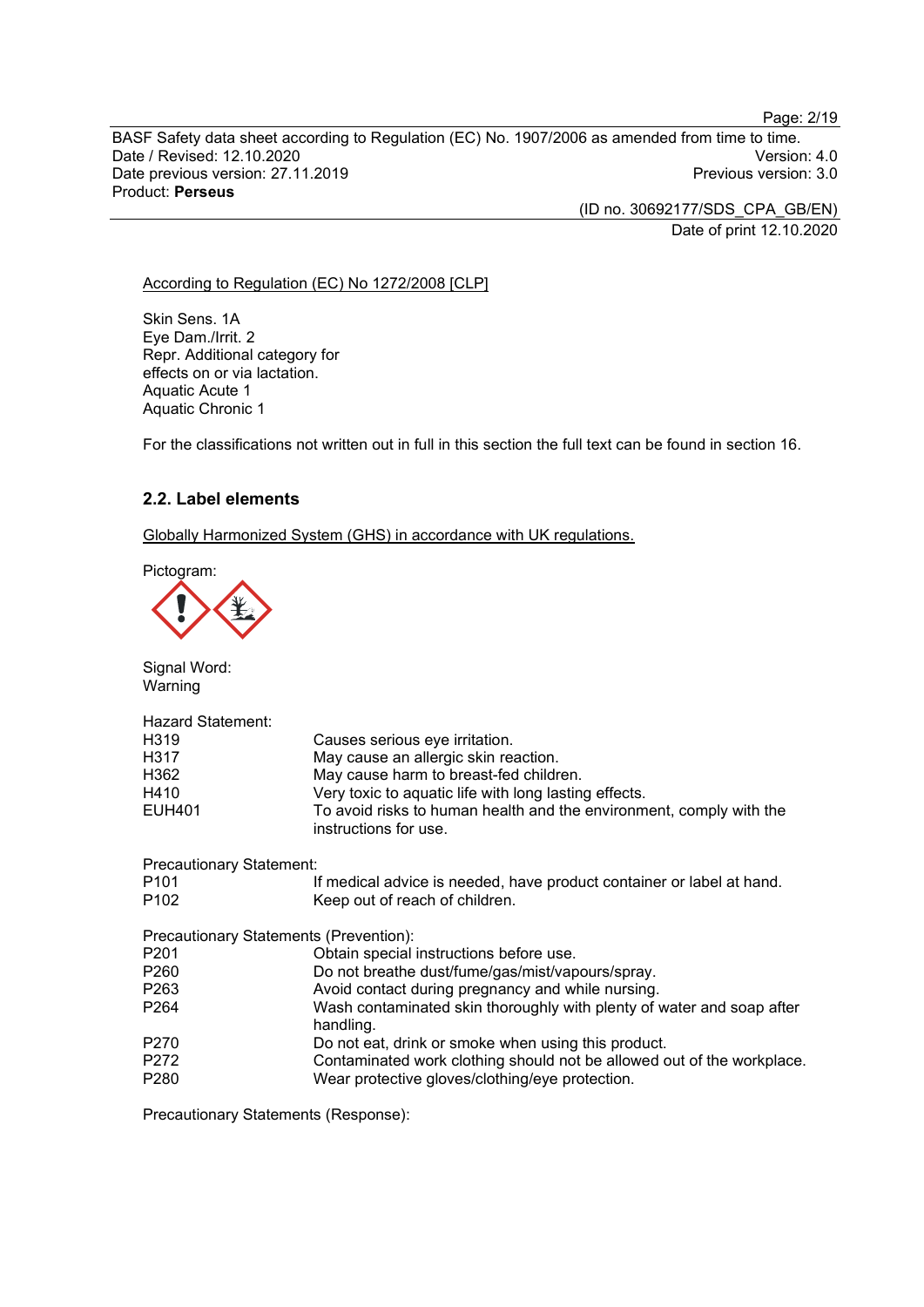Page: 3/19

BASF Safety data sheet according to Regulation (EC) No. 1907/2006 as amended from time to time. Date / Revised: 12.10.2020 Version: 4.0 Date previous version: 27.11.2019 Product: **Perseus**

# (ID no. 30692177/SDS\_CPA\_GB/EN)

Date of print 12.10.2020

| $P302 + P352$        | IF ON SKIN: Wash with plenty of soap and water.                                                                                     |
|----------------------|-------------------------------------------------------------------------------------------------------------------------------------|
| $P333 + P313$        | If skin irritation or rash occurs: Get medical attention.                                                                           |
| $P308 + P311$        | IF exposed or concerned: Call a POISON CENTER or physician.                                                                         |
| $P308 + P313$        | IF exposed or concerned: Get medical attention.                                                                                     |
| $P305 + P351 + P338$ | IF IN EYES: Rinse cautiously with water for several minutes. Remove<br>contact lenses, if present and easy to do. Continue rinsing. |
| $P337 + P313$        | If eye irritation persists: Get medical attention.                                                                                  |
| $P362 + P364$        | Take off contaminated clothing and wash it before reuse.                                                                            |
| P391                 | Collect spillage.                                                                                                                   |
|                      |                                                                                                                                     |

Precautionary Statements (Disposal):

Dispose of contents/container to a licensed hazardous-waste disposal contractor or collection site except for empty clean containers which can be disposed of as non-hazardous waste.

Labeling of special preparations (GHS): EUH208: May produce an allergic reaction. Contains: 1,2-benzisothiazol-3(2H)-one

According to Regulation (EC) No 1272/2008 [CLP]

Hazard determining component(s) for labelling: Fluxapyroxad, 1H-1,2,4-Triazole, 1-[[2-[2-chloro-4-(4chlorophenoxy)phenyl]-4-methyl-1,3-dioxolan-2-yl]methyl]-, 2-methylisothiazol-3(2H)-one

# **2.3. Other hazards**

According to Regulation (EC) No 1272/2008 [CLP]

See section 12 - Results of PBT and vPvB assessment. If applicable information is provided in this section on other hazards which do not result in classification but which may contribute to the overall hazards of the substance or mixture.

# **SECTION 3: Composition/Information on Ingredients**

# **3.1. Substances**

Not applicable

# **3.2. Mixtures**

#### Chemical nature

crop protection product, fungicide, suspension concentrate (SC)

Hazardous ingredients (GHS) according to Regulation (EC) No. 1272/2008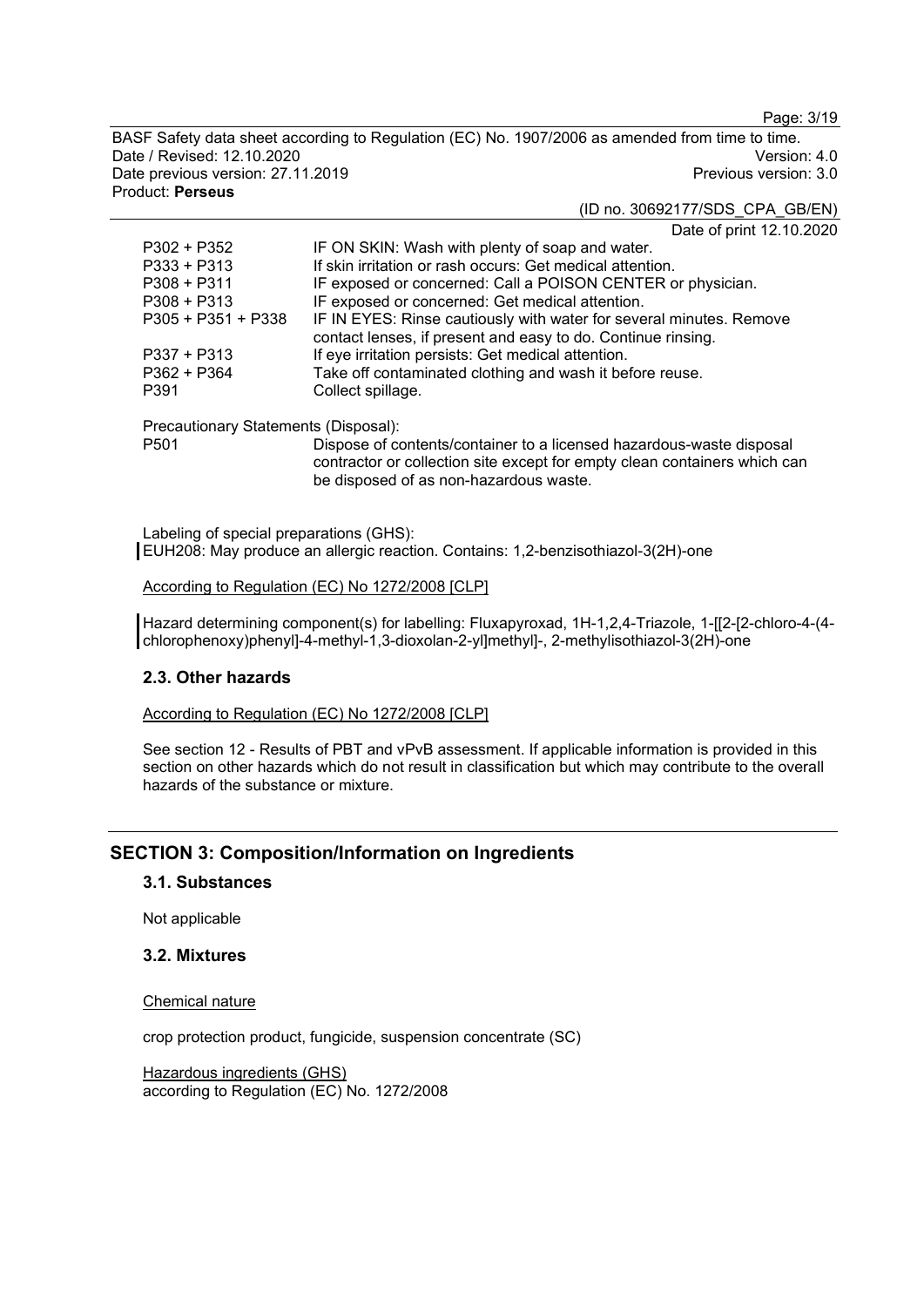Page: 4/19 BASF Safety data sheet according to Regulation (EC) No. 1907/2006 as amended from time to time. Date / Revised: 12.10.2020 Version: 4.0 Date previous version: 27.11.2019 Product: **Perseus** (ID no. 30692177/SDS\_CPA\_GB/EN) Date of print 12.10.2020 1H-Pyrazole-4-carboxamide, 3-(difluoromethyl)-1-methyl-N-(3',4',5'-trifluoro[1,1'-biphenyl]-2-yl)-; Fluxapyroxad Content (W/W): 7 % CAS Number: 907204-31-3 Repr. Add. cat. lact. Aquatic Acute 1 Aquatic Chronic 1 H362, H400, H410 1H-1,2,4-Triazole, 1-[[2-[2-chloro-4-(4-chlorophenoxy)phenyl]-4-methyl-1,3-dioxolan-2-yl]methyl]- Content (W/W): 4.7 % CAS Number: 119446-68-3 Acute Tox. 4 (oral) Eye Dam./Irrit. 2 Aquatic Acute 1 Aquatic Chronic 1 M-factor acute: 10 M-factor chronic: 10 H302, H319, H400, H410 Oxirane, 2-methyl-, polymer with oxirane, mono(2-propylheptyl) ether Content (W/W):  $< 5 \%$ CAS Number: 166736-08-9 Acute Tox. 4 (oral) Eye Dam./Irrit. 1 H318, H302 Benzenesulfonic acid, hydroxy-, polymer with formaldehyde, phenol and urea, sodium salt Content (W/W): < 5 % CAS Number: 102980-04-1 Eye Dam./Irrit. 2 Aquatic Chronic 3 H319, H412 1,2-benzisothiazol-3(2H)-one Content (W/W): < 0.05 % CAS Number: 2634-33-5 EC-Number: 220-120-9 REACH registration number: 01- 2120761540-60 INDEX-Number: 613-088-00-6 Acute Tox. 4 (oral) Skin Corr./Irrit. 2 Eye Dam./Irrit. 1 Skin Sens. 1 Aquatic Acute 1 M-factor acute: 1 M-factor chronic: 1 H318, H315, H302, H317, H400 Specific concentration limit: Skin Sens. 1: >= 0.05 %

2-methylisothiazol-3(2H)-one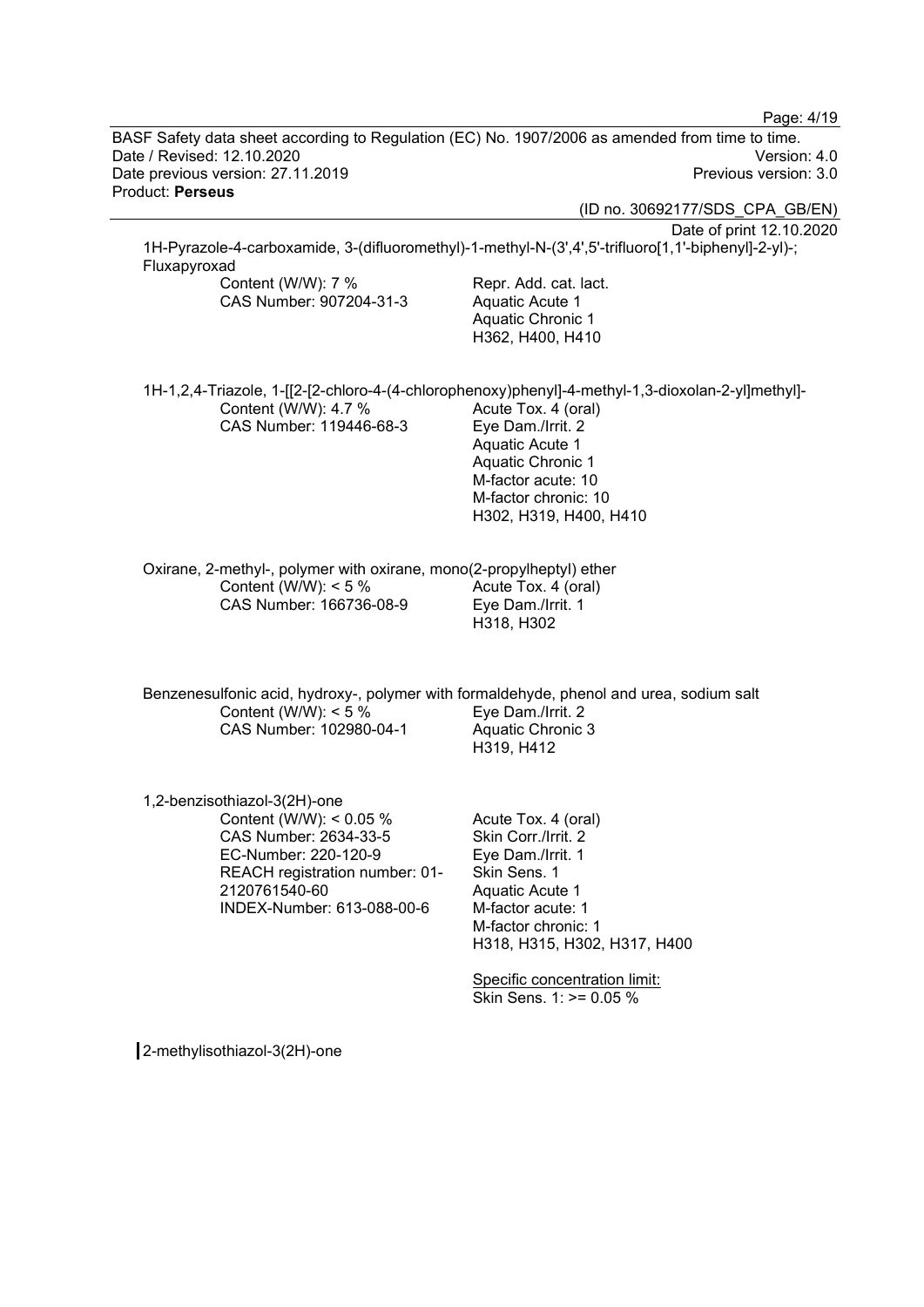Page: 5/19

BASF Safety data sheet according to Regulation (EC) No. 1907/2006 as amended from time to time. Date / Revised: 12.10.2020 Version: 4.0 Date previous version: 27.11.2019 Product: **Perseus**

(ID no. 30692177/SDS\_CPA\_GB/EN)

Date of print 12.10.2020

Content (W/W): < 0.01 % CAS Number: 2682-20-4 EC-Number: 220-239-6 INDEX-Number: 613-326-00-9

> Specific concentration limit: Skin Sens. 1A: >= 0.0015 %

H330, H317, H314, H301 + H311, H400, H410

Acute Tox. 2 (Inhalation - dust)

Acute Tox. 3 (oral) Acute Tox. 3 (dermal) Skin Corr./Irrit. 1B Eye Dam./Irrit. 1 Skin Sens. 1A Aquatic Acute 1 Aquatic Chronic 1 M-factor acute: 10 M-factor chronic: 1

EUH071

Propane-1,2-diol

Content (W/W):  $< 5 \%$ CAS Number: 57-55-6 EC-Number: 200-338-0 REACH registration number: 01- 2119456809-23

For the classifications not written out in full in this section, including the hazard classes and the hazard statements, the full text is listed in section 16.

# **SECTION 4: First-Aid Measures**

#### **4.1. Description of first aid measures**

Remove contaminated clothing.

Show container, label and/or safety data sheet to physician.

If inhaled: Keep patient calm, remove to fresh air, seek medical attention.

On skin contact: Wash thoroughly with soap and water

On contact with eyes: Wash affected eyes for at least 15 minutes under running water with eyelids held open.

On ingestion: Immediately rinse mouth and then drink 200-300 ml of water, seek medical attention.

#### **4.2. Most important symptoms and effects, both acute and delayed**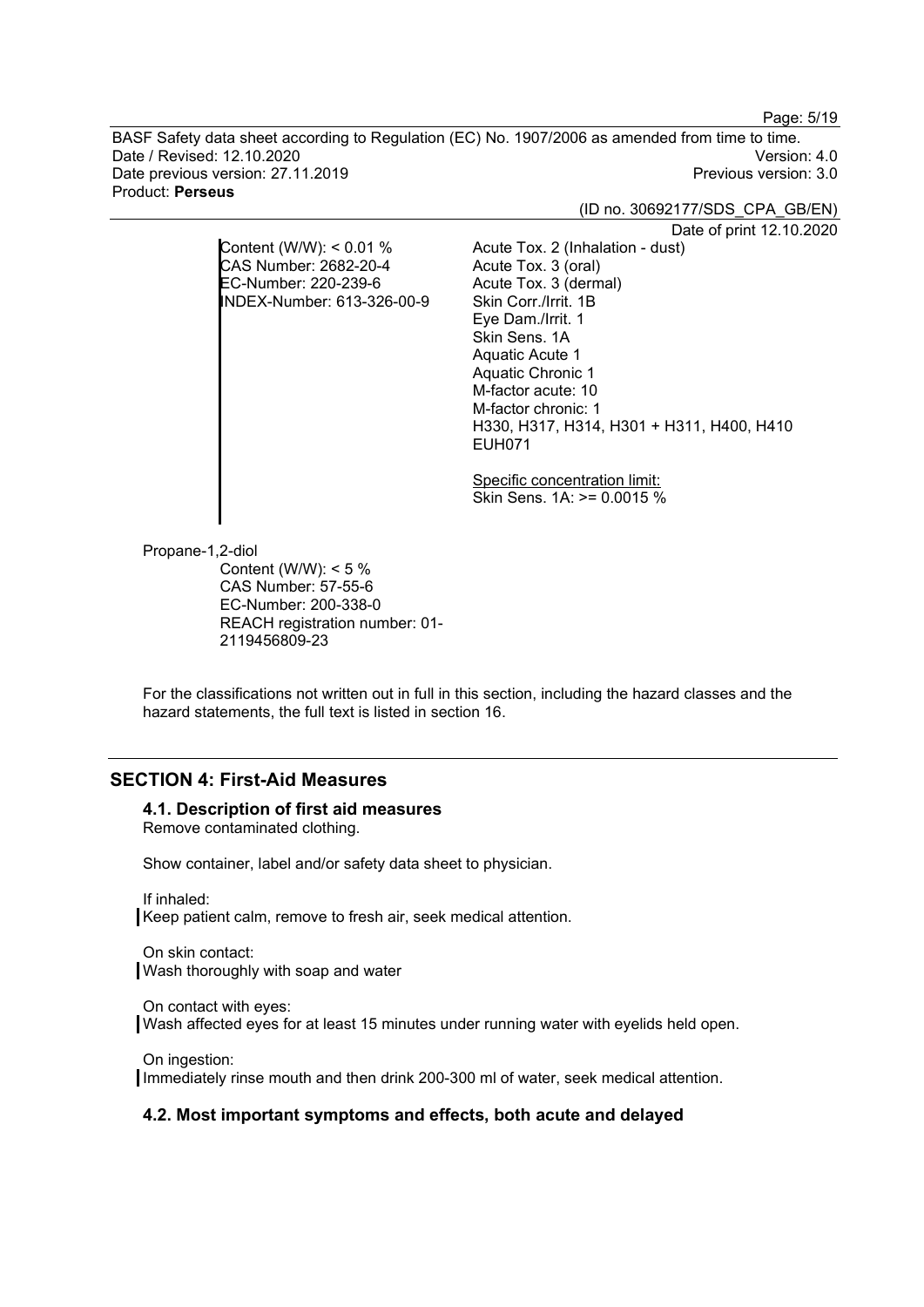Page: 6/19

BASF Safety data sheet according to Regulation (EC) No. 1907/2006 as amended from time to time. Date / Revised: 12.10.2020 Version: 4.0 Date previous version: 27.11.2019 Product: **Perseus**

(ID no. 30692177/SDS\_CPA\_GB/EN)

Date of print 12.10.2020

Symptoms: Information, i.e. additional information on symptoms and effects may be included in the GHS labeling phrases available in Section 2 and in the Toxicological assessments available in Section 11., (Further) symptoms and / or effects are not known so far

#### **4.3. Indication of any immediate medical attention and special treatment needed**

Treatment: Treat according to symptoms (decontamination, vital functions), no known specific antidote.

# **SECTION 5: Fire-Fighting Measures**

**5.1. Extinguishing media**

Suitable extinguishing media: dry powder, foam, water spray, carbon dioxide

# **5.2. Special hazards arising from the substance or mixture**

Endangering substances: carbon monoxide, Carbon dioxide, hydrogen chloride, hydrogen fluoride, nitrogen oxides, sulfur oxides, halogenated compounds

Advice: The substances/groups of substances mentioned can be released in case of fire.

# **5.3. Advice for fire-fighters**

Special protective equipment: Wear self-contained breathing apparatus and chemical-protective clothing.

Further information:

Collect contaminated extinguishing water separately, do not allow to reach sewage or effluent systems. Dispose of fire debris and contaminated extinguishing water in accordance with official regulations. In case of fire and/or explosion do not breathe fumes. Keep containers cool by spraying with water if exposed to fire.

# **SECTION 6: Accidental Release Measures**

# **6.1. Personal precautions, protective equipment and emergency procedures**

Do not breathe vapour/spray. Use personal protective clothing. Avoid contact with the skin, eyes and clothing.

#### **6.2. Environmental precautions**

Do not discharge into the subsoil/soil. Do not discharge into drains/surface waters/groundwater.

Do not allow contamination of public drains or surface or ground waters. Inform local water plc if spillage enters drains and the Environment Agency (England & Wales), the Scottish Environmental Protection Agency (Scotland), or the Environment and Heritage Service (Northern Ireland) if it enters surface or ground waters. Keep people and animals away.

# **6.3. Methods and material for containment and cleaning up**

For small amounts: Pick up with suitable absorbent material (e.g. sand, sawdust, general-purpose binder, kieselguhr).

For large amounts: Dike spillage. Pump off product.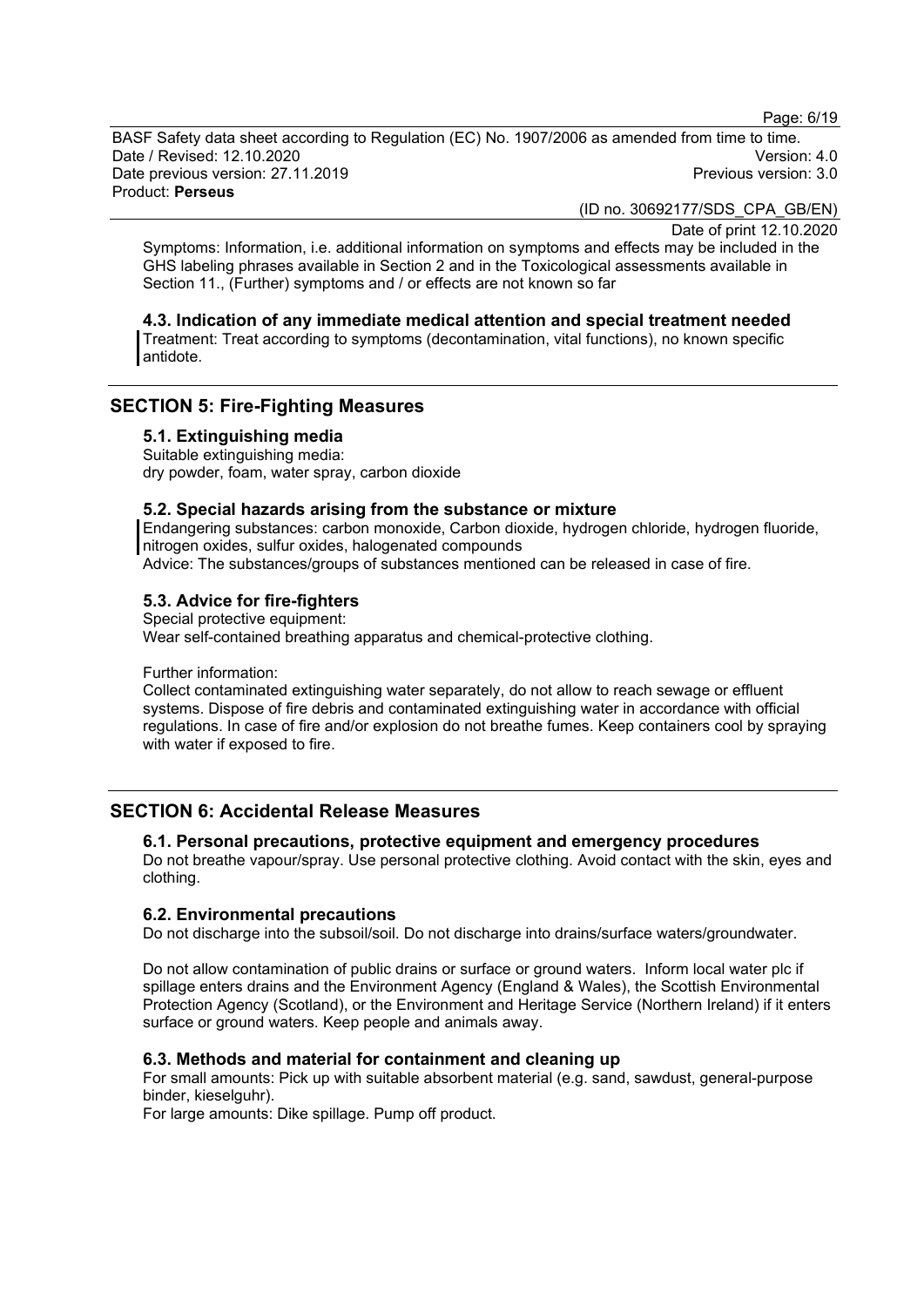Page: 7/19

BASF Safety data sheet according to Regulation (EC) No. 1907/2006 as amended from time to time. Date / Revised: 12.10.2020 Version: 4.0 Date previous version: 27.11.2019 Product: **Perseus**

(ID no. 30692177/SDS\_CPA\_GB/EN)

Date of print 12.10.2020

Dispose of absorbed material in accordance with regulations. Collect waste in suitable containers, which can be labeled and sealed. Clean contaminated floors and objects thoroughly with water and detergents, observing environmental regulations. Wear suitable protective equipment.

#### **6.4. Reference to other sections**

Information regarding exposure controls/personal protection and disposal considerations can be found in section 8 and 13.

# **SECTION 7: Handling and Storage**

#### **7.1. Precautions for safe handling**

No special measures necessary if stored and handled correctly. Ensure thorough ventilation of stores and work areas. When using do not eat, drink or smoke. Hands and/or face should be washed before breaks and at the end of the shift.

#### Protection against fire and explosion:

No special precautions necessary. The substance/product is non-combustible. Product is not explosive.

# **7.2. Conditions for safe storage, including any incompatibilities**

Segregate from foods and animal feeds. Further information on storage conditions: Keep away from heat. Protect from direct sunlight.

#### **7.3. Specific end use(s)**

For the relevant identified use(s) listed in Section 1 the advice mentioned in this section 7 is to be observed.

# **SECTION 8: Exposure Controls/Personal Protection**

# **8.1. Control parameters**

Components with occupational exposure limits

57-55-6: Propane-1,2-diol

TWA value 474 mg/m3 ; 150 ppm (WEL/EH 40 (UK)), Total vapour and particulates TWA value 10 mg/m3 (WEL/EH 40 (UK)), Particulate

Refer to the current edition of HSE Guidance Note EH40 Occupational Exposure Limits (United Kingdom). For normal use and handling refer to the product label/leaflet.

# **8.2. Exposure controls**

Personal protective equipment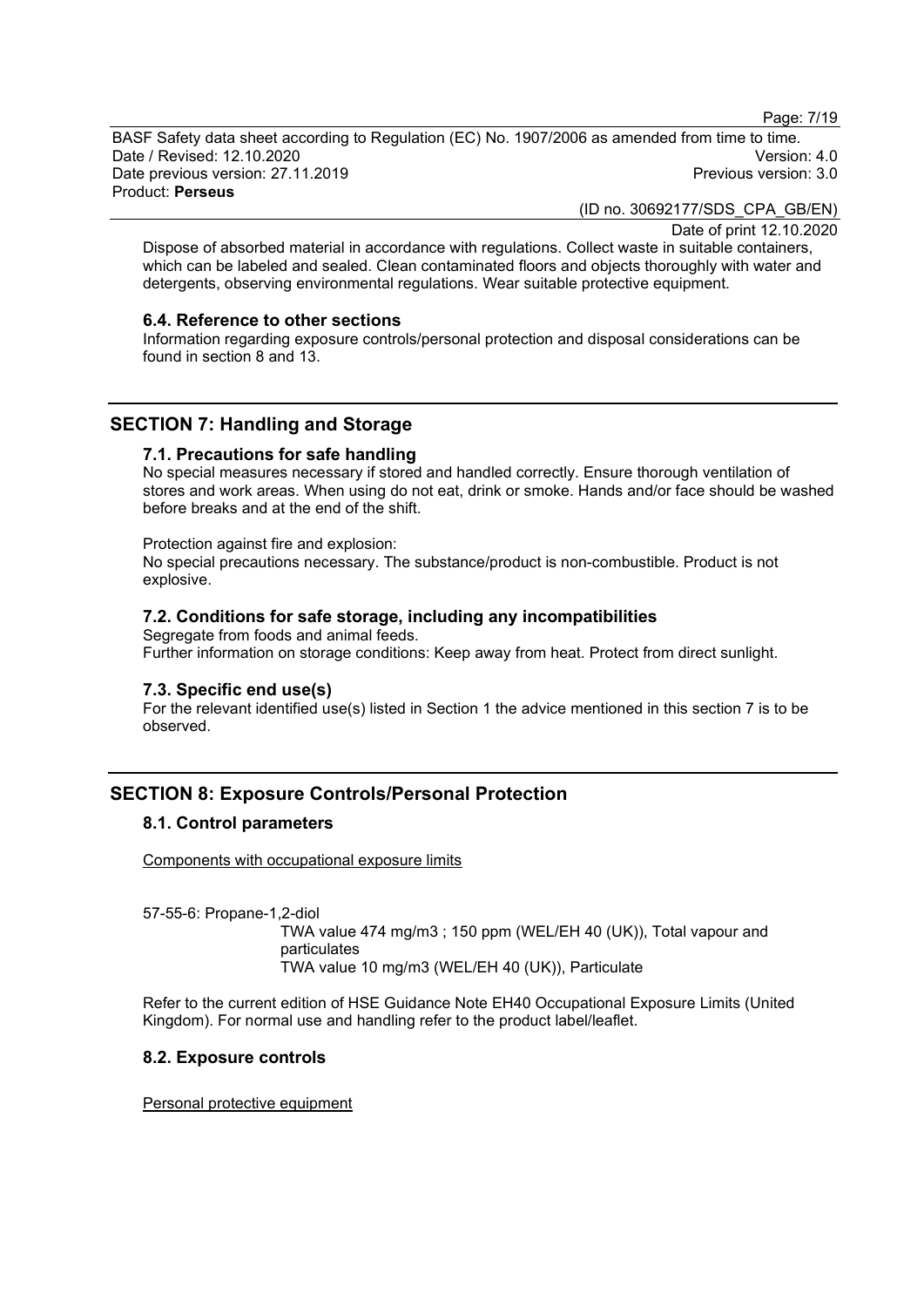Page: 8/19

BASF Safety data sheet according to Regulation (EC) No. 1907/2006 as amended from time to time. Date / Revised: 12.10.2020 Version: 4.0 Date previous version: 27.11.2019 Product: **Perseus**

> (ID no. 30692177/SDS\_CPA\_GB/EN) Date of print 12.10.2020

#### Respiratory protection:

Suitable respiratory protection for higher concentrations or long-term effect: Combination filter for gases/vapours of organic, inorganic, acid inorganic and alkaline compounds (e.g. EN 14387 Type ABEK).

#### Hand protection:

Suitable chemical resistant safety gloves (EN 374) also with prolonged, direct contact (Recommended: Protective index 6, corresponding > 480 minutes of permeation time according to EN 374): E.g. nitrile rubber (0.4 mm), chloroprene rubber (0.5 mm), butyl rubber (0.7 mm) etc.

#### Eye protection:

Safety glasses with side-shields (frame goggles) (e.g. EN 166)

#### Body protection:

Body protection must be chosen depending on activity and possible exposure, e.g. apron, protecting boots, chemical-protection suit (according to EN 14605 in case of splashes or EN ISO 13982 in case of dust).

#### General safety and hygiene measures

The statements on personal protective equipment in the instructions for use apply when handling crop-protection agents in final-consumer packing. Wearing of closed work clothing is recommended. Store work clothing separately. Keep away from food, drink and animal feeding stuffs.

# **SECTION 9: Physical and Chemical Properties**

# **9.1. Information on basic physical and chemical properties**

| Form:                | liquid                                                          |
|----------------------|-----------------------------------------------------------------|
| Colour:              | off-white                                                       |
| Odour:               | aromatic                                                        |
| Odour threshold:     |                                                                 |
|                      | Not determined due to potential<br>health hazard by inhalation. |
| pH value:            | approx. $6 - 8$<br>(22 °C)                                      |
| Melting temperature: | approx. 0 °C<br>Information applies to the solvent.             |
| boiling temperature: | approx. 100 °C<br>Information applies to the solvent.           |
| Flash point:         | Non-flammable.                                                  |
| Evaporation rate:    |                                                                 |
| Flammability:        | not applicable<br>not applicable                                |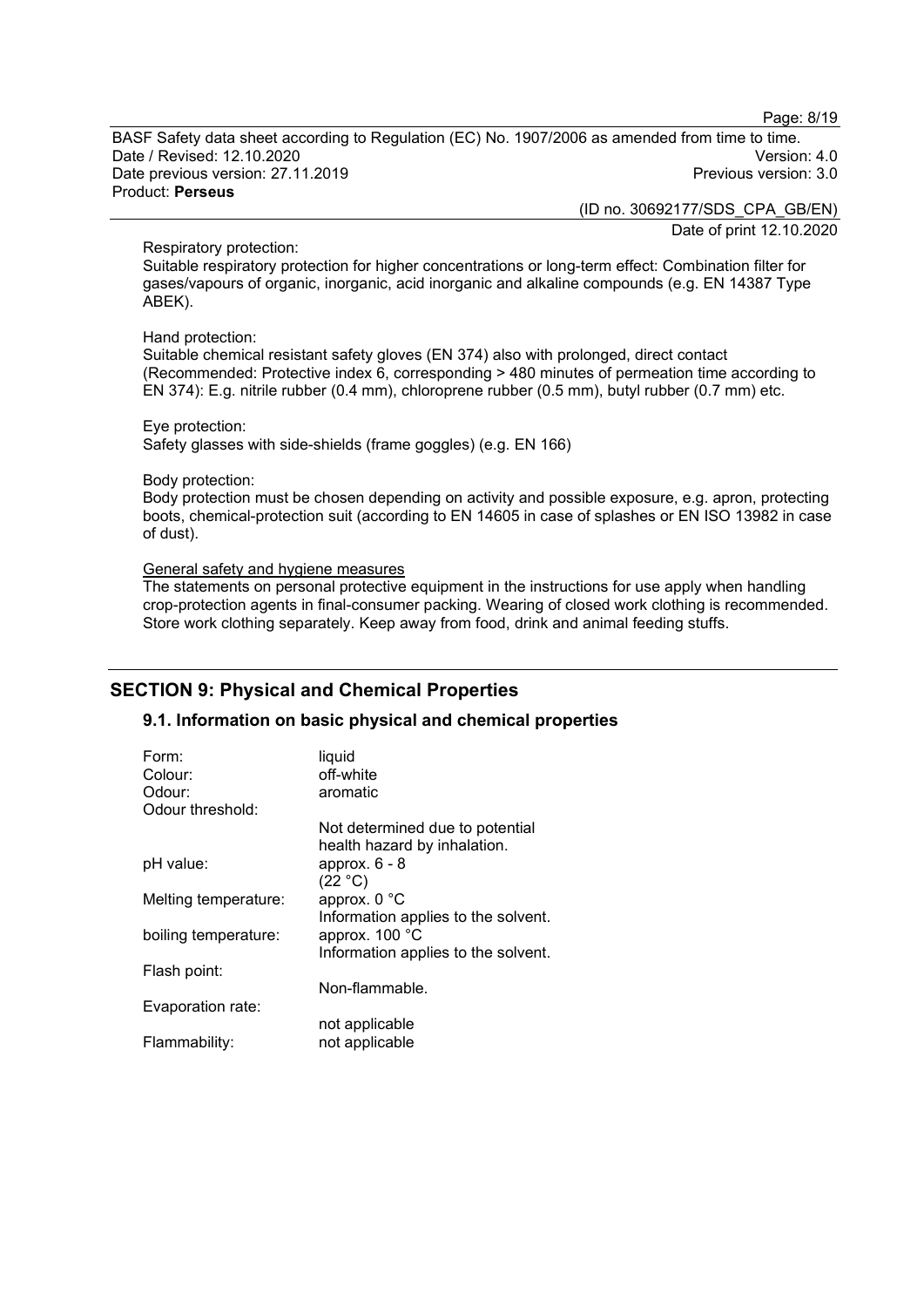BASF Safety data sheet according to Regulation (EC) No. 1907/2006 as amended from time to time. Date / Revised: 12.10.2020 Version: 4.0 Date previous version: 27.11.2019 Product: **Perseus**

Page: 9/19

(ID no. 30692177/SDS\_CPA\_GB/EN) Date of print 12.10.2020 Lower explosion limit: As a result of our experience with this product and our knowledge of its composition we do not expect any hazard as long as the product is used appropriately and in accordance with the intended use. Upper explosion limit: As a result of our experience with this product and our knowledge of its composition we do not expect any hazard as long as the product is used appropriately and in accordance with the intended use.<br>460 $^{\circ}$ C Ignition temperature: 460 °C<br>Vapour pressure: approx. 23.4 hPa Vapour pressure:  $(20 °C)$ Information applies to the solvent. Density: approx. 1.07 g/cm3  $(20 °C)$ Relative vapour density (air): not applicable Solubility in water: Partitioning coefficient n-octanol/water (log Kow): not applicable *Information on: 1H-1,2,4-Triazole, 1-[[2-[2-chloro-4-(4-chlorophenoxy)phenyl]-4-methyl-1,3-dioxolan-2-yl]methyl]- Partitioning coefficient n-octanol/water (log Kow): 4.4 (25 °C)* ---------------------------------- Thermal decomposition: approx. 140 °C, 20 kJ/kg, (DSC (OECD 113)) (onset temperature) approx. 275 °C, 80 kJ/kg, (DSC (OECD 113)) (onset temperature) Not a substance liable to self-decomposition according to UN transport regulations, class 4.1.<br>approx. 48 mPa.s Viscosity, dynamic:  $(20 °C)$ Explosion hazard: Based on the chemical structure there is no indication of explosive properties.<br>: not fire-propagating Fire promoting properties:

# **9.2. Other information**

 $SADT:$  > 75 °C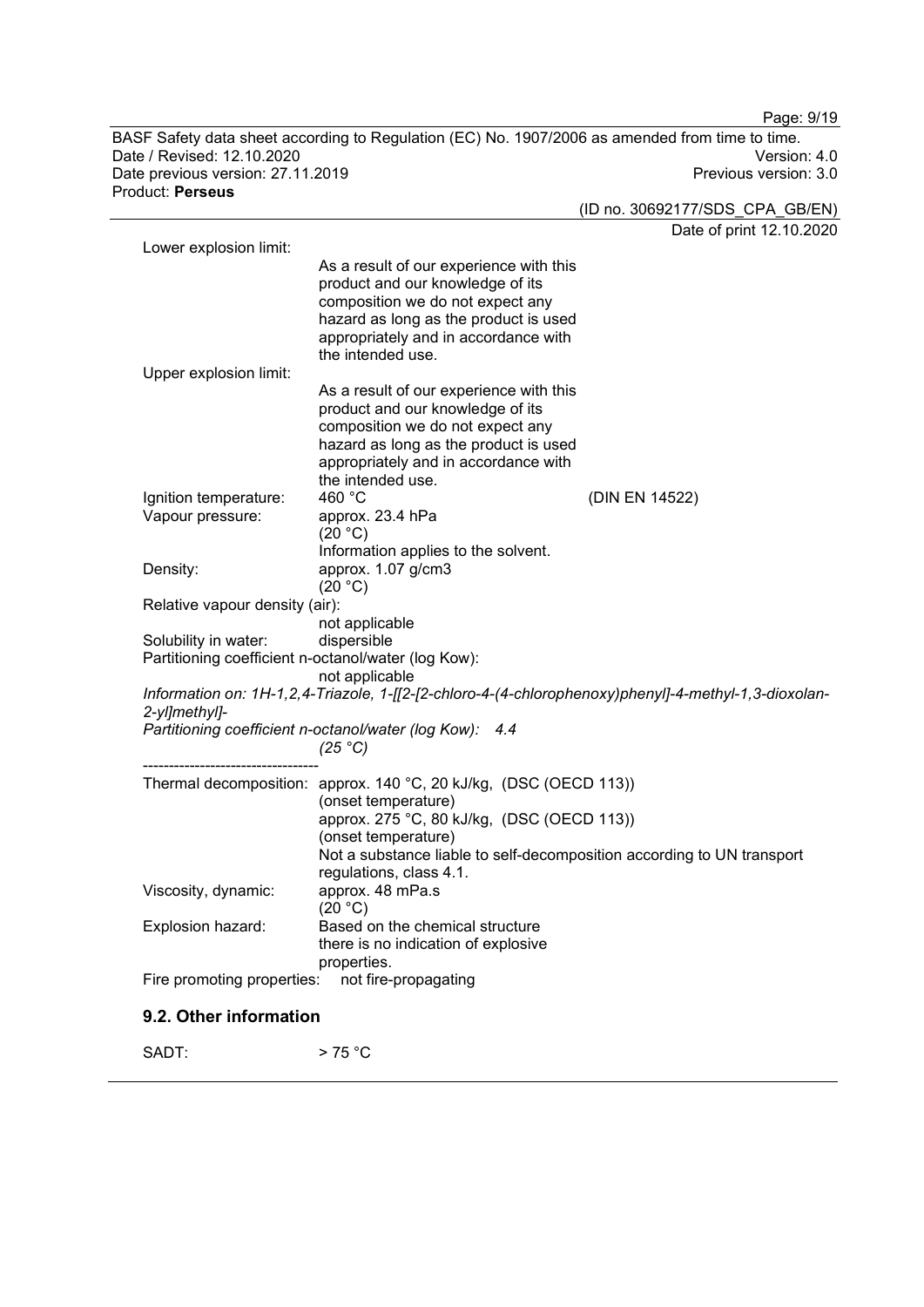Page: 10/19

BASF Safety data sheet according to Regulation (EC) No. 1907/2006 as amended from time to time. Date / Revised: 12.10.2020 Version: 4.0 Date previous version: 27.11.2019 Product: **Perseus**

(ID no. 30692177/SDS\_CPA\_GB/EN)

Date of print 12.10.2020

# **SECTION 10: Stability and Reactivity**

#### **10.1. Reactivity**

No hazardous reactions if stored and handled as prescribed/indicated.

#### **10.2. Chemical stability**

The product is stable if stored and handled as prescribed/indicated.

#### **10.3. Possibility of hazardous reactions**

No hazardous reactions if stored and handled as prescribed/indicated.

#### **10.4. Conditions to avoid**

See SDS section 7 - Handling and storage.

# **10.5. Incompatible materials**

Substances to avoid: strong oxidizing agents, strong bases, strong acids

#### **10.6. Hazardous decomposition products**

Hazardous decomposition products: No hazardous decomposition products if stored and handled as prescribed/indicated.

# **SECTION 11: Toxicological Information**

# **11.1. Information on toxicological effects**

Acute toxicity

Assessment of acute toxicity:

Virtually nontoxic after a single ingestion. Virtually nontoxic by inhalation. Virtually nontoxic after a single skin contact.

Experimental/calculated data: LD50 rat (oral): > 2,000 mg/kg No mortality was observed.

LC50 rat (by inhalation):  $> 3.54$  mg/l No mortality was observed. An aerosol was tested.

LD50 rat (dermal): > 5,000 mg/kg No mortality was observed.

#### **Irritation**

Assessment of irritating effects: Not irritating to the skin. Not irritating to the eyes.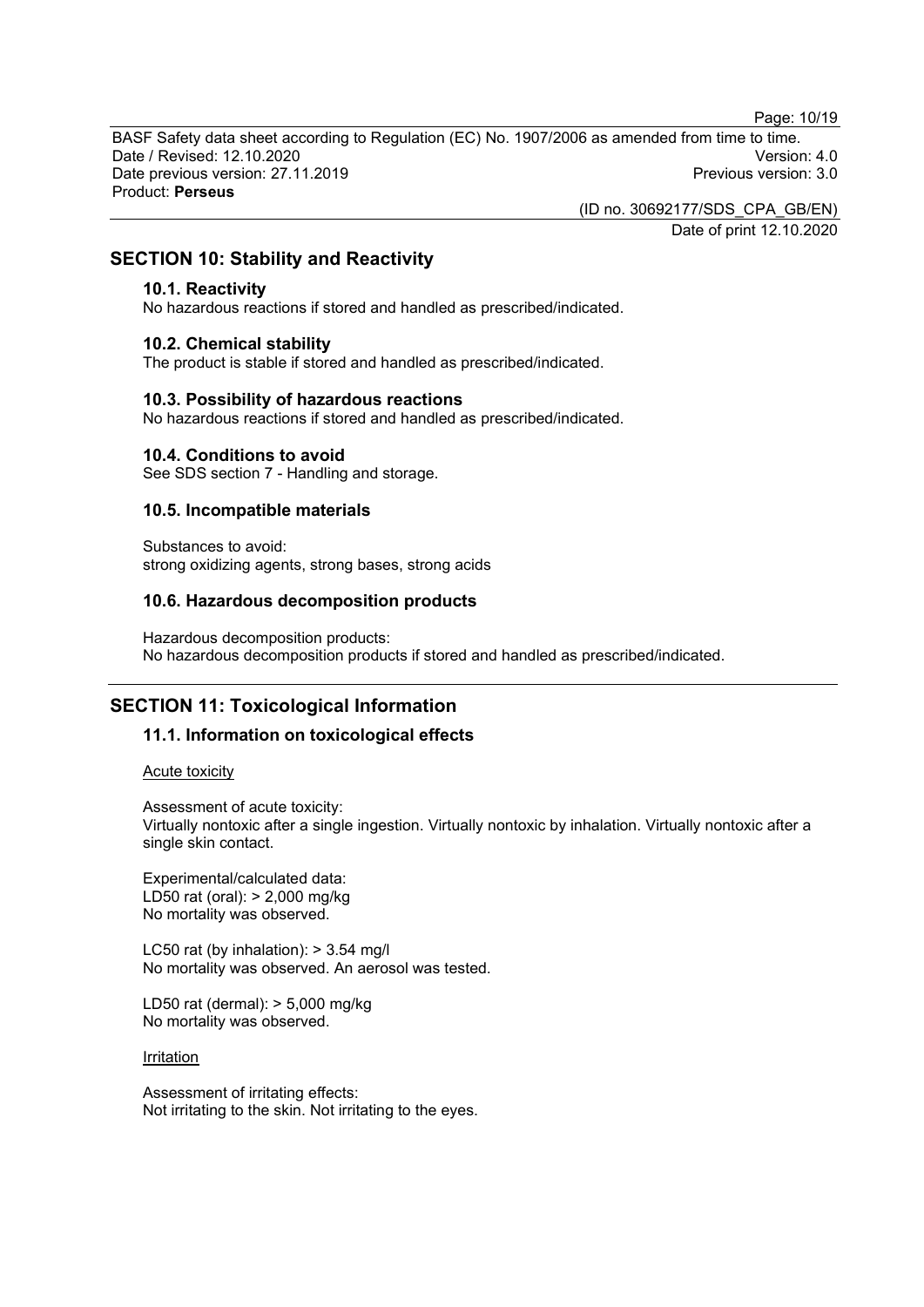Page: 11/19

BASF Safety data sheet according to Regulation (EC) No. 1907/2006 as amended from time to time. Date / Revised: 12.10.2020 Version: 4.0 Date previous version: 27.11.2019 Product: **Perseus**

> (ID no. 30692177/SDS\_CPA\_GB/EN) Date of print 12.10.2020

Experimental/calculated data: Skin corrosion/irritation rabbit: non-irritant

Serious eye damage/irritation rabbit: non-irritant

#### Respiratory/Skin sensitization

Assessment of sensitization:

Sensitization after skin contact possible. The product has not been tested. The statement has been derived from the properties of the individual components.

*Information on: 2-methylisothiazol-3(2H)-one Experimental/calculated data: guinea pig: skin sensitizing (OECD Guideline 406)* ----------------------------------

#### Germ cell mutagenicity

Assessment of mutagenicity:

The product has not been tested. The statement has been derived from the properties of the individual components. Mutagenicity tests revealed no genotoxic potential.

#### **Carcinogenicity**

Assessment of carcinogenicity: The product has not been tested. The statement has been derived from the properties of the individual components.

*Information on: 1H-Pyrazole-4-carboxamide, 3-(difluoromethyl)-1-methyl-N-(3',4',5'-trifluoro[1,1' biphenyl]-2-yl)-; Fluxapyroxad*

*Assessment of carcinogenicity:*

*Indication of possible carcinogenic effect in animal tests. The effect is caused by an animal specific mechanism that has no human counter part.*

*Information on: 1H-1,2,4-Triazole, 1-[[2-[2-chloro-4-(4-chlorophenoxy)phenyl]-4-methyl-1,3-dioxolan-2-yl]methyl]-*

*Assessment of carcinogenicity:*

*Long-term exposure to highly irritating concentrations resulted in skin tumors in animals. A carcinogenic effect in humans can be excluded after brief skin contact.* ----------------------------------

#### Reproductive toxicity

Assessment of reproduction toxicity:

The product has not been tested. The statement has been derived from the properties of the individual components.

*Information on: 1H-Pyrazole-4-carboxamide, 3-(difluoromethyl)-1-methyl-N-(3',4',5'-trifluoro[1,1' biphenyl]-2-yl)-; Fluxapyroxad*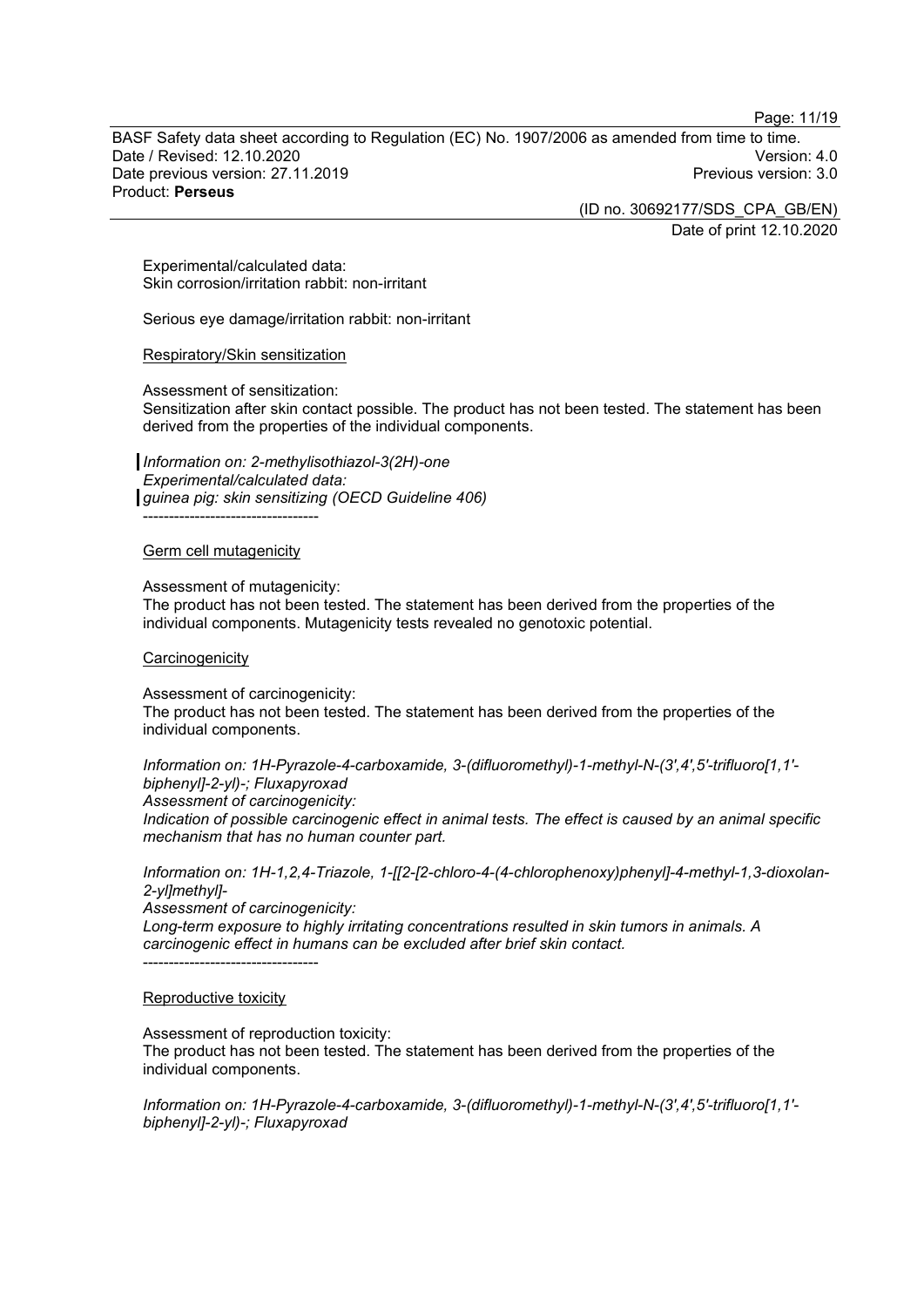Page: 12/19

BASF Safety data sheet according to Regulation (EC) No. 1907/2006 as amended from time to time. Date / Revised: 12.10.2020 Version: 4.0 Date previous version: 27.11.2019 Product: **Perseus**

(ID no. 30692177/SDS\_CPA\_GB/EN)

Date of print 12.10.2020

*Assessment of reproduction toxicity:*

*The results of animal studies gave no indication of a fertility impairing effect.* ----------------------------------

# Developmental toxicity

Assessment of teratogenicity:

The product has not been tested. The statement has been derived from the properties of the individual components. Animal studies gave no indication of a developmental toxic effect at doses that were not toxic to the parental animals.

# Specific target organ toxicity (single exposure)

Assessment of STOT single:

Based on the available information there is no specific target organ toxicity to be expected after a single exposure.

Remarks: The product has not been tested. The statement has been derived from the properties of the individual components.

Repeated dose toxicity and Specific target organ toxicity (repeated exposure)

Assessment of repeated dose toxicity:

The product has not been tested. The statement has been derived from the properties of the individual components.

*Information on: 1H-Pyrazole-4-carboxamide, 3-(difluoromethyl)-1-methyl-N-(3',4',5'-trifluoro[1,1' biphenyl]-2-yl)-; Fluxapyroxad Assessment of repeated dose toxicity: Adaptive effects were observed after repeated exposure in animal studies.* ----------------------------------

# Aspiration hazard

No aspiration hazard expected. The product has not been tested. The statement has been derived from the properties of the individual components.

# Other relevant toxicity information

Misuse can be harmful to health.

# **SECTION 12: Ecological Information**

# **12.1. Toxicity**

Assessment of aquatic toxicity: Toxic to aquatic life. Very toxic to aquatic life with long lasting effects.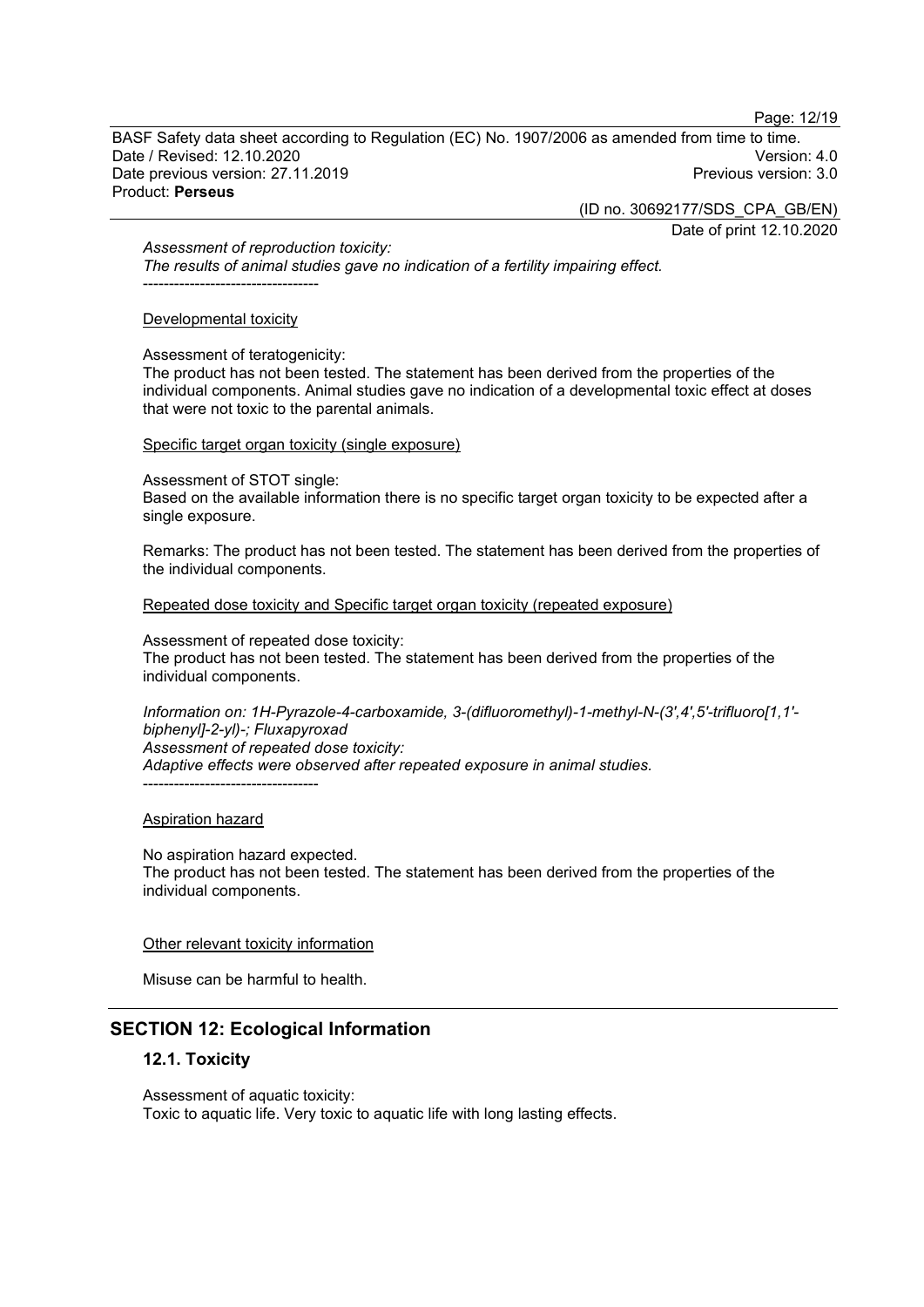Page: 13/19

BASF Safety data sheet according to Regulation (EC) No. 1907/2006 as amended from time to time. Date / Revised: 12.10.2020 Version: 4.0 Date previous version: 27.11.2019 Product: **Perseus**

> (ID no. 30692177/SDS\_CPA\_GB/EN) Date of print 12.10.2020

Toxicity to fish: LC50 (96 h) 3.48 mg/l, Cyprinus carpio

Aquatic invertebrates: EC50 (48 h) 22.2 mg/l, Daphnia magna

Aquatic plants: EC50 (72 h) 6.59 mg/l (growth rate), Pseudokirchneriella subcapitata (OECD Guideline 201, static)

No observed effect concentration (72 h) 0.95 mg/l, Pseudokirchneriella subcapitata

*Information on: 1H-1,2,4-Triazole, 1-[[2-[2-chloro-4-(4-chlorophenoxy)phenyl]-4-methyl-1,3-dioxolan-2-yl]methyl]- Chronic toxicity to fish: No observed effect concentration (34 d) 0.0076 mg/l, Pimephales promelas*

*Information on: 1H-Pyrazole-4-carboxamide, 3-(difluoromethyl)-1-methyl-N-(3',4',5'-trifluoro[1,1' biphenyl]-2-yl)-; Fluxapyroxad Chronic toxicity to fish: No observed effect concentration (33 d) 0.0359 mg/l, Pimephales promelas (OECD Guideline 210, Flow through.)* ----------------------------------

# **12.2. Persistence and degradability**

Assessment biodegradation and elimination (H2O): The product has not been tested. The statement has been derived from the properties of the individual components.

*Information on: 1H-Pyrazole-4-carboxamide, 3-(difluoromethyl)-1-methyl-N-(3',4',5'-trifluoro[1,1' biphenyl]-2-yl)-; Fluxapyroxad Assessment biodegradation and elimination (H2O): Not readily biodegradable (by OECD criteria).*

*Information on: 1H-1,2,4-Triazole, 1-[[2-[2-chloro-4-(4-chlorophenoxy)phenyl]-4-methyl-1,3-dioxolan-2-yl]methyl]- Assessment biodegradation and elimination (H2O): Not readily biodegradable (by OECD criteria).*

----------------------------------

# **12.3. Bioaccumulative potential**

Assessment bioaccumulation potential: The product has not been tested. The statement has been derived from the properties of the individual components.

*Information on: 1H-1,2,4-Triazole, 1-[[2-[2-chloro-4-(4-chlorophenoxy)phenyl]-4-methyl-1,3-dioxolan-2-yl]methyl]-*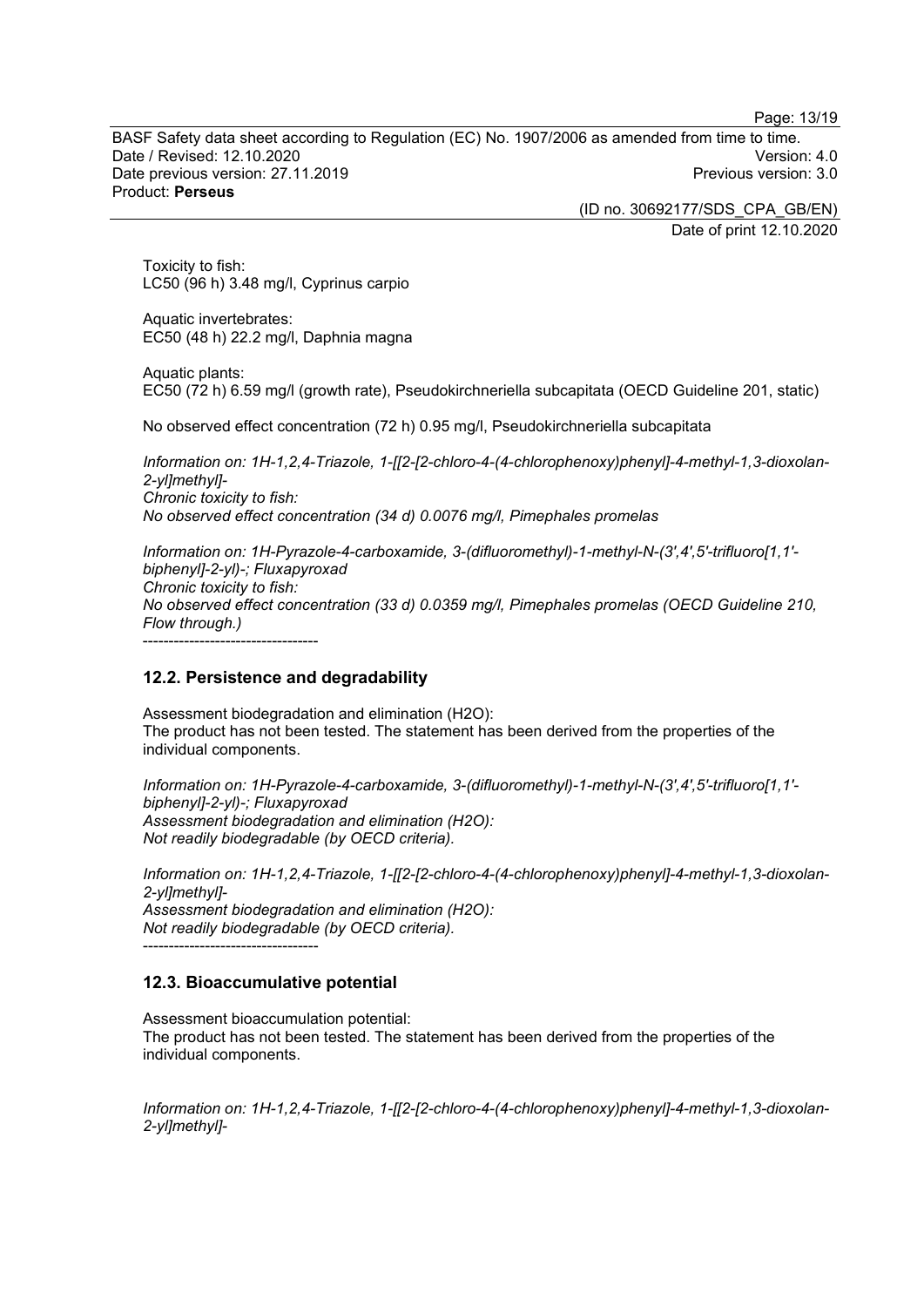Page: 14/19

BASF Safety data sheet according to Regulation (EC) No. 1907/2006 as amended from time to time. Date / Revised: 12.10.2020 Version: 4.0 Date previous version: 27.11.2019 Product: **Perseus**

> (ID no. 30692177/SDS\_CPA\_GB/EN) Date of print 12.10.2020

*Assessment bioaccumulation potential: Because of the n-octanol/water distribution coefficient (log Pow) accumulation in organisms is possible.*

----------------------------------

*Information on: 1H-Pyrazole-4-carboxamide, 3-(difluoromethyl)-1-methyl-N-(3',4',5'-trifluoro[1,1' biphenyl]-2-yl)-; Fluxapyroxad Bioaccumulation potential:*

*Bioconcentration factor (BCF): 36 - 37 (28 d), Lepomis macrochirus (OECD-Guideline 305) Does not accumulate in organisms.* ----------------------------------

# **12.4. Mobility in soil**

Assessment transport between environmental compartments: Adsorption in soil: The product has not been tested. The statement has been derived from the properties of the individual components.

*Information on: 1H-Pyrazole-4-carboxamide, 3-(difluoromethyl)-1-methyl-N-(3',4',5'-trifluoro[1,1' biphenyl]-2-yl)-; Fluxapyroxad Assessment transport between environmental compartments: Adsorption in soil: Following exposure to soil, adsorption to solid soil particles is probable, therefore contamination of groundwater is not expected.*

*Information on: 1H-1,2,4-Triazole, 1-[[2-[2-chloro-4-(4-chlorophenoxy)phenyl]-4-methyl-1,3-dioxolan-2-yl]methyl]-*

*Assessment transport between environmental compartments: Adsorption in soil: low mobility in soil*

----------------------------------

# **12.5. Results of PBT and vPvB assessment**

The product does not contain a substance fulfilling the PBT (persistent/bioaccumulative/toxic) criteria or the vPvB (very persistent/very bioaccumulative) criteria.

# **12.6. Other adverse effects**

The product does not contain substances that are listed in Regulation (EC) 1005/2009 on substances that deplete the ozone layer.

# **12.7. Additional information**

Other ecotoxicological advice: Do not discharge product into the environment without control.

# **SECTION 13: Disposal Considerations**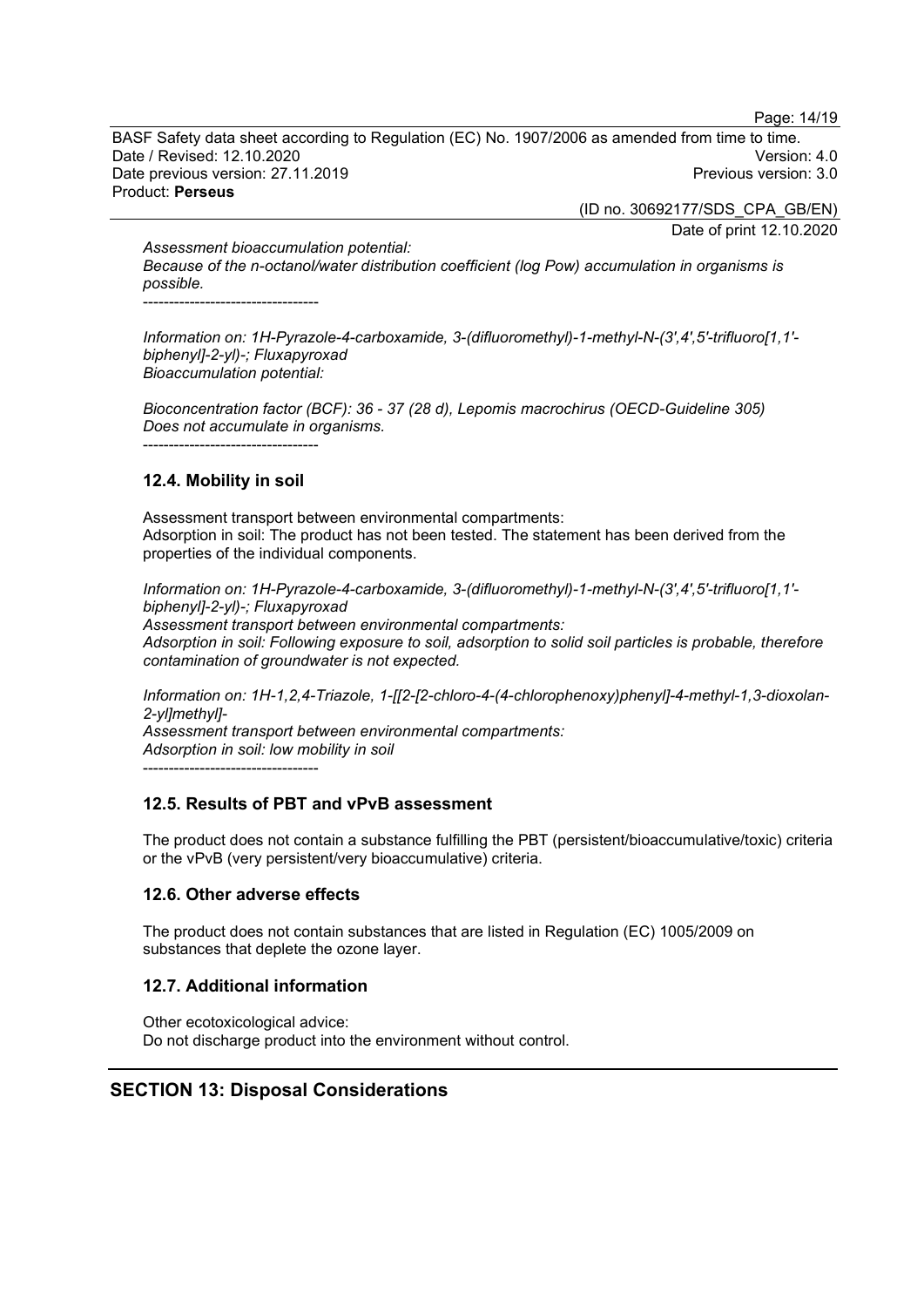Page: 15/19

BASF Safety data sheet according to Regulation (EC) No. 1907/2006 as amended from time to time. Date / Revised: 12.10.2020<br>Date previous version: 27.11.2019 Version: 3.0 Date previous version: 27.11.2019 Product: **Perseus**

> (ID no. 30692177/SDS\_CPA\_GB/EN) Date of print 12.10.2020

#### **13.1. Waste treatment methods**

Must be disposed of or incinerated in accordance with local regulations.

The UK Environmental Protection (Duty of Care) Regulations (EP) and amendments should be noted (United Kingdom).

This product and any uncleaned containers must be disposed of as hazardous waste in accordance with the 2005 Hazardous Waste Regulations and amendments (United Kingdom)

Contaminated packaging:

Contaminated packaging should be emptied as far as possible and disposed of in the same manner as the substance/product.

# **SECTION 14: Transport Information**

# **Land transport**

#### ADR

| UN number<br>UN proper shipping name:                                                              | <b>UN3082</b><br>ENVIRONMENTALLY HAZARDOUS SUBSTANCE, LIQUID,<br>N.O.S. (contains FLUXAPYROXAD, DIFENOCONAZOLE) |
|----------------------------------------------------------------------------------------------------|-----------------------------------------------------------------------------------------------------------------|
| Transport hazard class(es):<br>Packing group:<br>Environmental hazards:<br>Special precautions for | 9, EHSM<br>Ш<br>ves                                                                                             |
| user:                                                                                              | None known                                                                                                      |
| <b>RID</b>                                                                                         |                                                                                                                 |
| UN number<br>UN proper shipping name:                                                              | <b>UN3082</b><br>ENVIRONMENTALLY HAZARDOUS SUBSTANCE, LIQUID,<br>N.O.S. (contains FLUXAPYROXAD, DIFENOCONAZOLE) |
| Transport hazard class(es):<br>Packing group:                                                      | 9, EHSM<br>Ш                                                                                                    |
| Environmental hazards:<br>Special precautions for<br>user:                                         | ves<br>None known                                                                                               |
| <b>Inland waterway transport</b><br><b>ADN</b>                                                     |                                                                                                                 |
| UN number<br>UN proper shipping name:                                                              | <b>UN3082</b><br>ENVIRONMENTALLY HAZARDOUS SUBSTANCE, LIQUID,<br>N.O.S. (contains FLUXAPYROXAD, DIFENOCONAZOLE) |
| Transport hazard class(es):                                                                        | 9. EHSM                                                                                                         |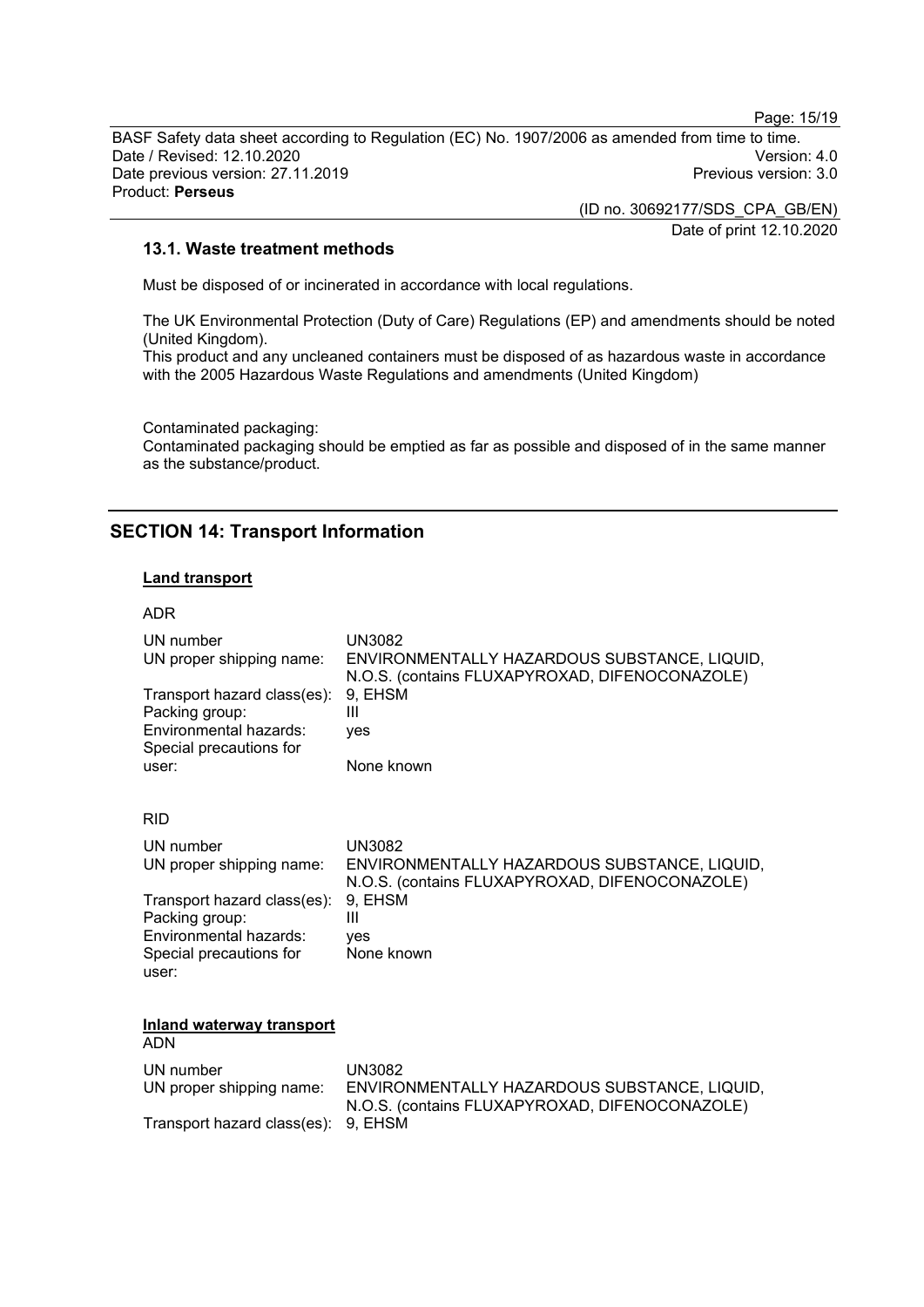Page: 16/19

BASF Safety data sheet according to Regulation (EC) No. 1907/2006 as amended from time to time. Date / Revised: 12.10.2020<br>Date previous version: 27.11.2019 Version: 3.0 Date previous version: 27.11.2019 Product: **Perseus**

(ID no. 30692177/SDS\_CPA\_GB/EN)

Date of print 12.10.2020

Packing group: III<br>Environmental hazards: ves Environmental hazards: Special precautions for user: None known

Transport in inland waterway vessel Not evaluated

#### **Sea transport**

#### IMDG

| UN number:<br>UN proper shipping name: | <b>UN 3082</b><br>ENVIRONMENTALLY HAZARDOUS SUBSTANCE, LIQUID,<br>N.O.S. (contains FLUXAPYROXAD, DIFENOCONAZOLE) |
|----------------------------------------|------------------------------------------------------------------------------------------------------------------|
| Transport hazard class(es):            | 9. EHSM                                                                                                          |
| Packing group:                         | Ш                                                                                                                |
| Environmental hazards:                 | yes                                                                                                              |
|                                        | Marine pollutant: YES                                                                                            |
| Special precautions for                | None known                                                                                                       |
| user:                                  |                                                                                                                  |

#### **Air transport**

#### IATA/ICAO

| UN number:                          | UN 3082                                        |
|-------------------------------------|------------------------------------------------|
| UN proper shipping name:            | ENVIRONMENTALLY HAZARDOUS SUBSTANCE, LIQUID,   |
|                                     | N.O.S. (contains FLUXAPYROXAD, DIFENOCONAZOLE) |
| Transport hazard class(es): 9, EHSM |                                                |
| Packing group:                      |                                                |
| Environmental hazards:              | ves                                            |
| Special precautions for             | None known                                     |
| user:                               |                                                |

#### **14.1. UN number**

See corresponding entries for "UN number" for the respective regulations in the tables above.

# **14.2. UN proper shipping name**

See corresponding entries for "UN proper shipping name" for the respective regulations in the tables above.

#### **14.3. Transport hazard class(es)**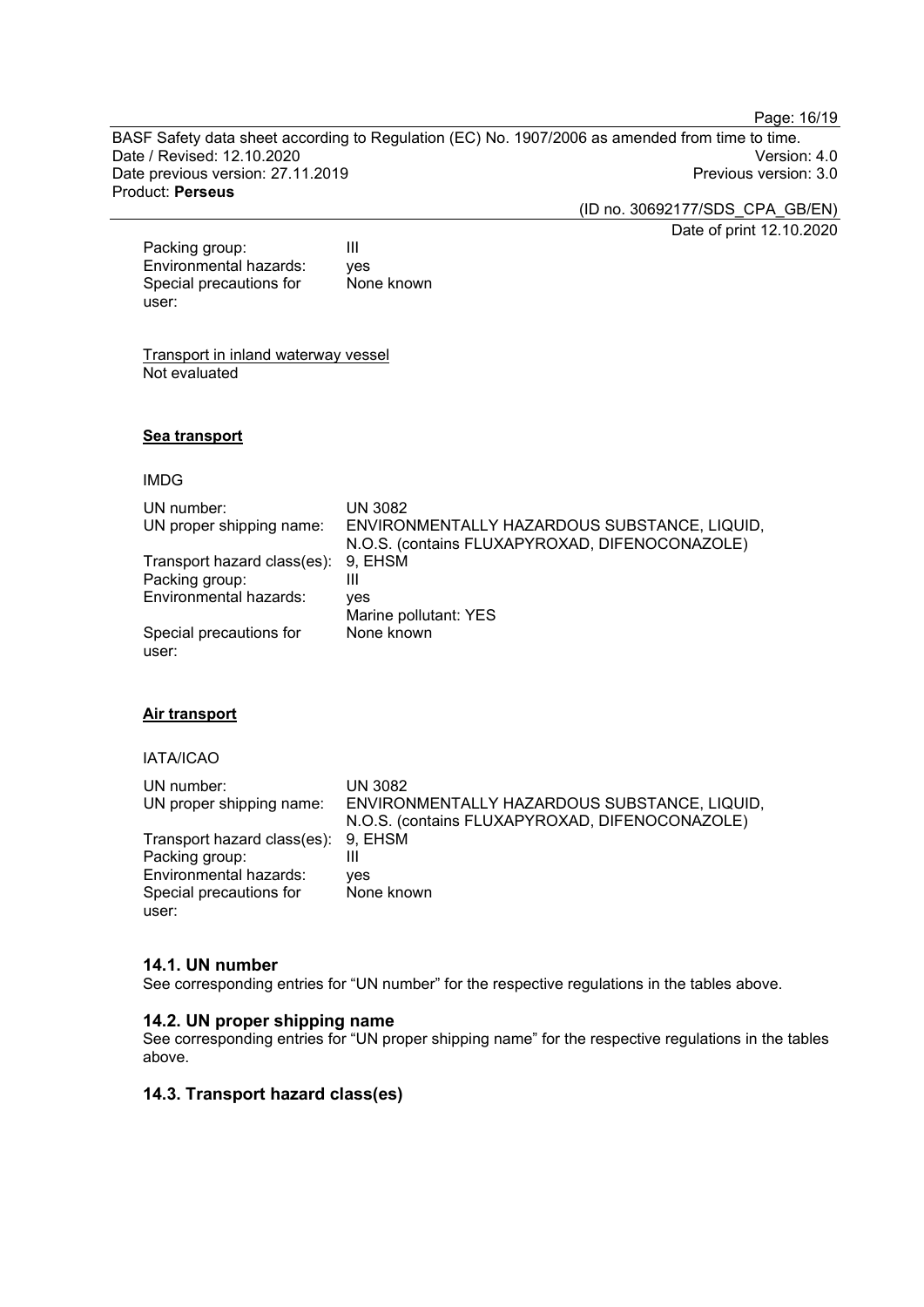Page: 17/19

BASF Safety data sheet according to Regulation (EC) No. 1907/2006 as amended from time to time. Date / Revised: 12.10.2020 Version: 4.0 Date previous version: 27.11.2019 Product: **Perseus**

(ID no. 30692177/SDS\_CPA\_GB/EN)

Date of print 12.10.2020

See corresponding entries for "Transport hazard class(es)" for the respective regulations in the tables above.

# **14.4. Packing group**

See corresponding entries for "Packing group" for the respective regulations in the tables above.

#### **14.5. Environmental hazards**

See corresponding entries for "Environmental hazards" for the respective regulations in the tables above.

#### **14.6. Special precautions for user**

See corresponding entries for "Special precautions for user" for the respective regulations in the tables above.

# **14.7. Transport in bulk according to Annex II of MARPOL and the IBC Code**

| Not evaluated |
|---------------|
| Not evaluated |
| Not evaluated |
| Not evaluated |
| Not evaluated |
|               |

#### **Further information**

The following provisions may apply for product in packages containing a net quantity of 5 L or less ADR, RID, ADN: Special Provision 375; IMDG: 2.10.2.7; IATA: A197; TDG: Special Provision 99(2); 49CFR: §171.4 (c) (2). This product is subject to the most recent edition of "The Carriage of Dangerous Goods and Use of Transportable Pressure Equipment Regulations" and their amendments (United Kingdom).

# **SECTION 15: Regulatory Information**

# **15.1. Safety, health and environmental regulations/legislation specific for the substance or mixture**

#### Prohibitions, Restrictions and Authorizations

Annex XVII of Regulation (EC) No 1907/2006: Number on List: 3 Restrictions of Regulation (EC) No 1907/2006, Annex XVII, do not apply for the intended use(s) of the product given in this SDS.

Directive 2012/18/EU - Control of Major Accident Hazards involving dangerous substances (EU): List entry in regulation: E1

This product is classified under the European CLP Regulation. (United Kingdom)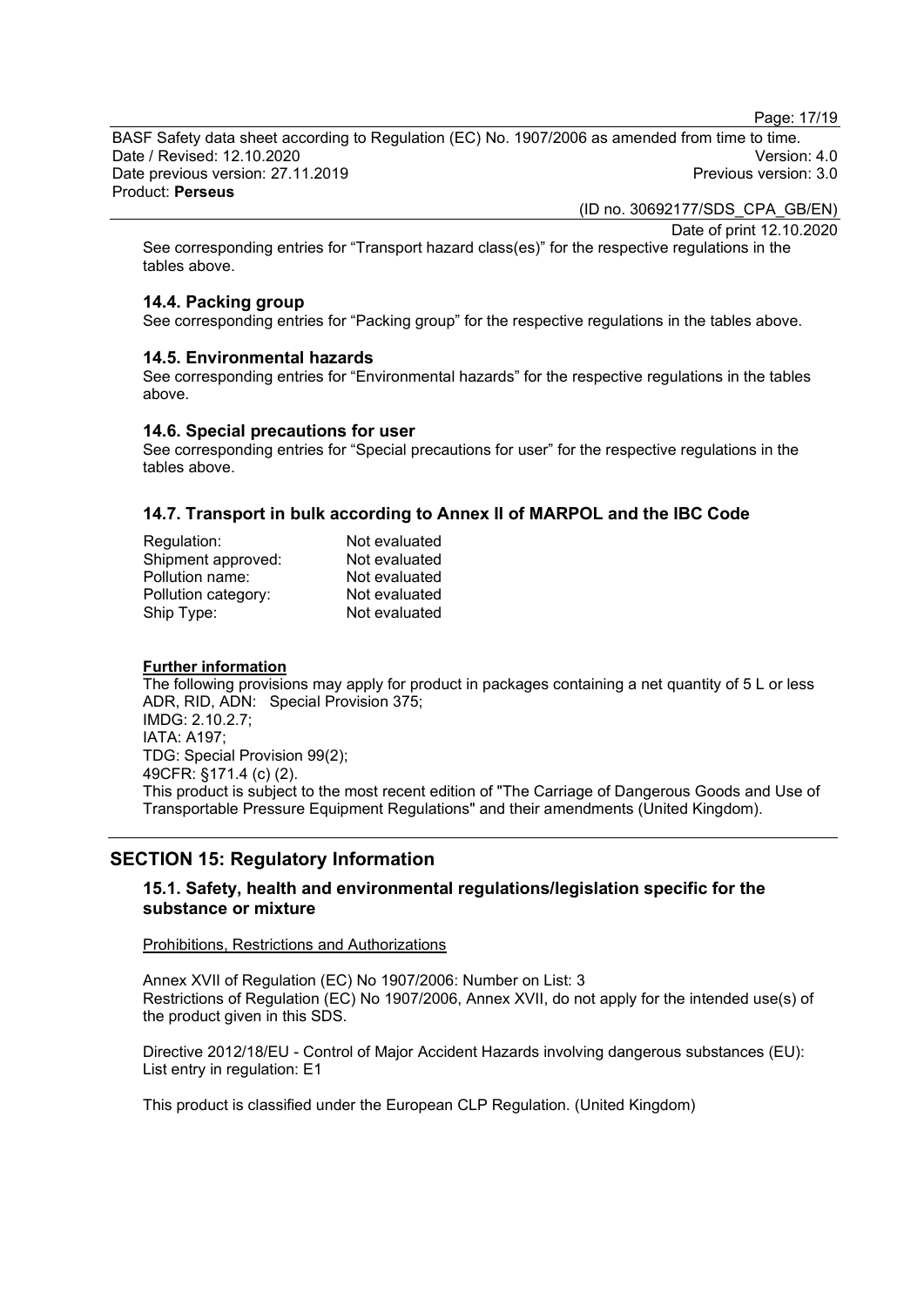Page: 18/19

BASF Safety data sheet according to Regulation (EC) No. 1907/2006 as amended from time to time. Date / Revised: 12.10.2020 Version: 4.0 Date previous version: 27.11.2019 Product: **Perseus**

(ID no. 30692177/SDS\_CPA\_GB/EN)

Date of print 12.10.2020

The data should be considered when making any assessment under the Control of Substances Hazardous to Health Regulations (COSHH), and related guidance, for example, 'COSHH Essentials' (United Kingdom).

This product may be subject to the Control of Major Accident Hazards Regulations (COMAH), and amendments if specific threshold tonnages are exceeded (United Kingdom).

#### **15.2. Chemical Safety Assessment**

Advice on product handling can be found in sections 7 and 8 of this safety data sheet.

# **SECTION 16: Other Information**

For proper and safe use of this product, please refer to the approval conditions laid down on the product label.

Full text of the classifications, including the hazard classes and the hazard statements, if mentioned in section 2 or 3:

| Skin Sens.        | Skin sensitization                                                  |
|-------------------|---------------------------------------------------------------------|
| Eye Dam./Irrit.   | Serious eye damage/eye irritation                                   |
| Repr.             | Reproductive toxicity                                               |
| Aquatic Acute     | Hazardous to the aquatic environment - acute                        |
| Aquatic Chronic   | Hazardous to the aquatic environment - chronic                      |
| Acute Tox.        | Acute toxicity                                                      |
| Skin Corr./Irrit. | Skin corrosion/irritation                                           |
| H319              | Causes serious eye irritation.                                      |
| H317              | May cause an allergic skin reaction.                                |
| H362              | May cause harm to breast-fed children.                              |
| H410              | Very toxic to aquatic life with long lasting effects.               |
| <b>EUH401</b>     | To avoid risks to human health and the environment, comply with the |
|                   | instructions for use.                                               |
| H400              | Very toxic to aquatic life.                                         |
| H302              | Harmful if swallowed.                                               |
| H318              | Causes serious eye damage.                                          |
| H412              | Harmful to aquatic life with long lasting effects.                  |
| H315              | Causes skin irritation.                                             |
| H330              | Fatal if inhaled.                                                   |
| H314              | Causes severe skin burns and eye damage.                            |
| H301 + H311       | Toxic if swallowed or in contact with skin                          |
| <b>EUH071</b>     | Corrosive to the respiratory tract.                                 |

#### Abbreviations

ADR = The European Agreement concerning the International Carriage of Dangerous Goods by Road. ADN = The European Agreement concerning the International Carriage of Dangerous Goods by Inland waterways. ATE = Acute Toxicity Estimates. CAO = Cargo Aircraft Only. CAS = Chemical Abstract Service. CLP = Classification, Labelling and Packaging of substances and mixtures. DIN = German national organization for standardization. DNEL = Derived No Effect Level. EC50 = Effective concentration median for 50% of the population. EC = European Community. EN = European Standards. IARC = International Agency for Research on Cancer. IATA = International Air Transport Association.